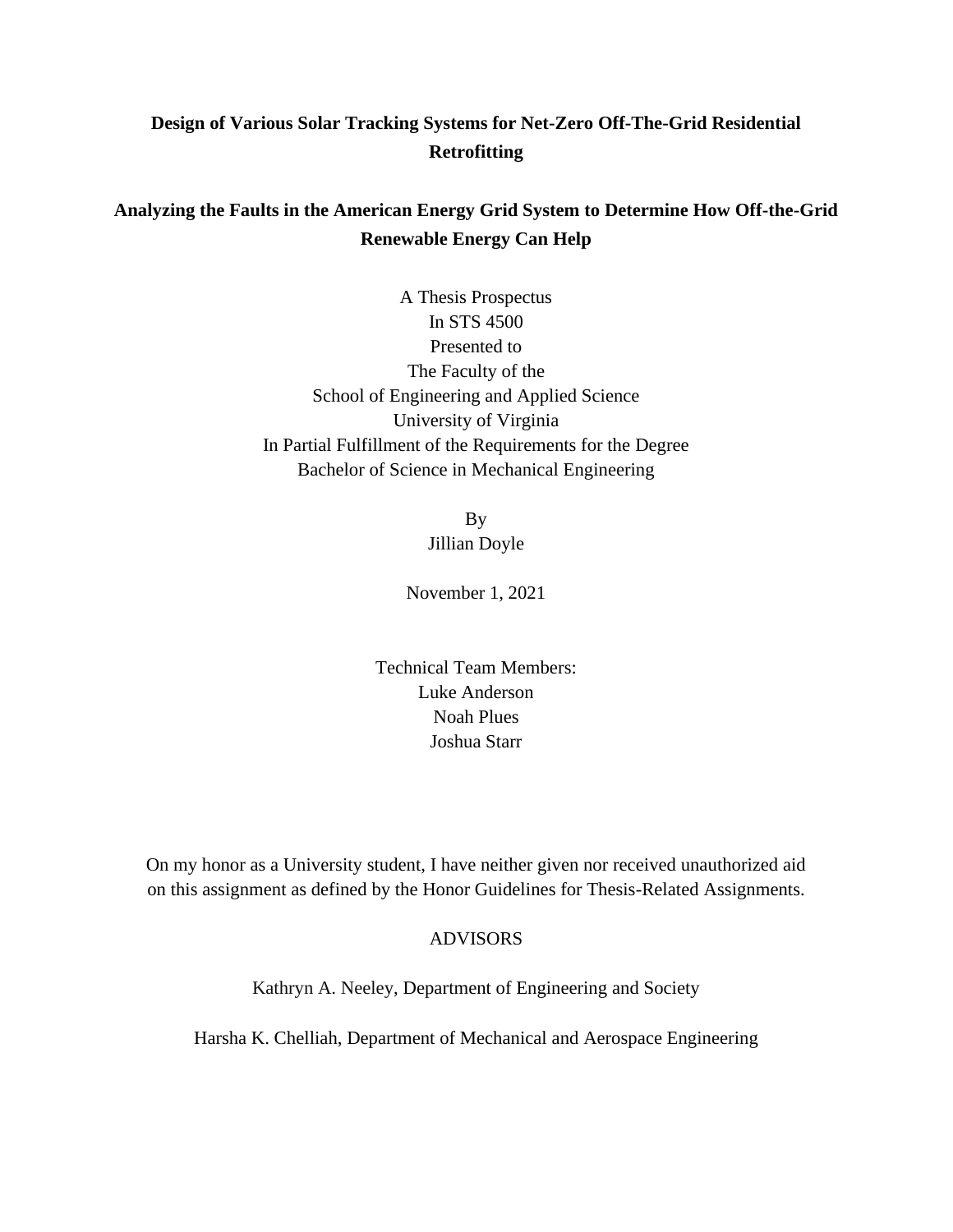#### **Introduction**

Country-wide electricity access has been a pillar of American society for decades and helped establish the United States as a global superpower (Tuttle et al., 2016, p. 6). However, today most of the grid is long past its initial life expectancy, and the United States experiences the most power outages of any developed country in the world (Chrobak, 2020, n.p.). The values of equality and access established during grid development have not been upheld for the modern-day grid, and profits have been consistently put ahead of the wellbeing of the consumers. The concept of living "off-the-grid" is almost as old as the grid itself, with records dating back to the 70s in the Oxford English Dictionary (2021, n.p.), showing that independence from these systems is not a new concept. The negative impacts that drive the shift away from the grid today include contributions to climate change, exploitation of marginalized populations, inaccessibility, and the compromised integrity of an aging grid system.

The most popular and effective method for energy generation off-the-grid is solar energy, and the optimization of solar has become a massive industry (US Energy, n.p.). Increasing the efficiency of solar panels allows for better, more affordable solar energy systems for a range of applications, causing solar prices to drop dramatically whilst becoming increasingly popular, shown in the plot below (Solar Industry).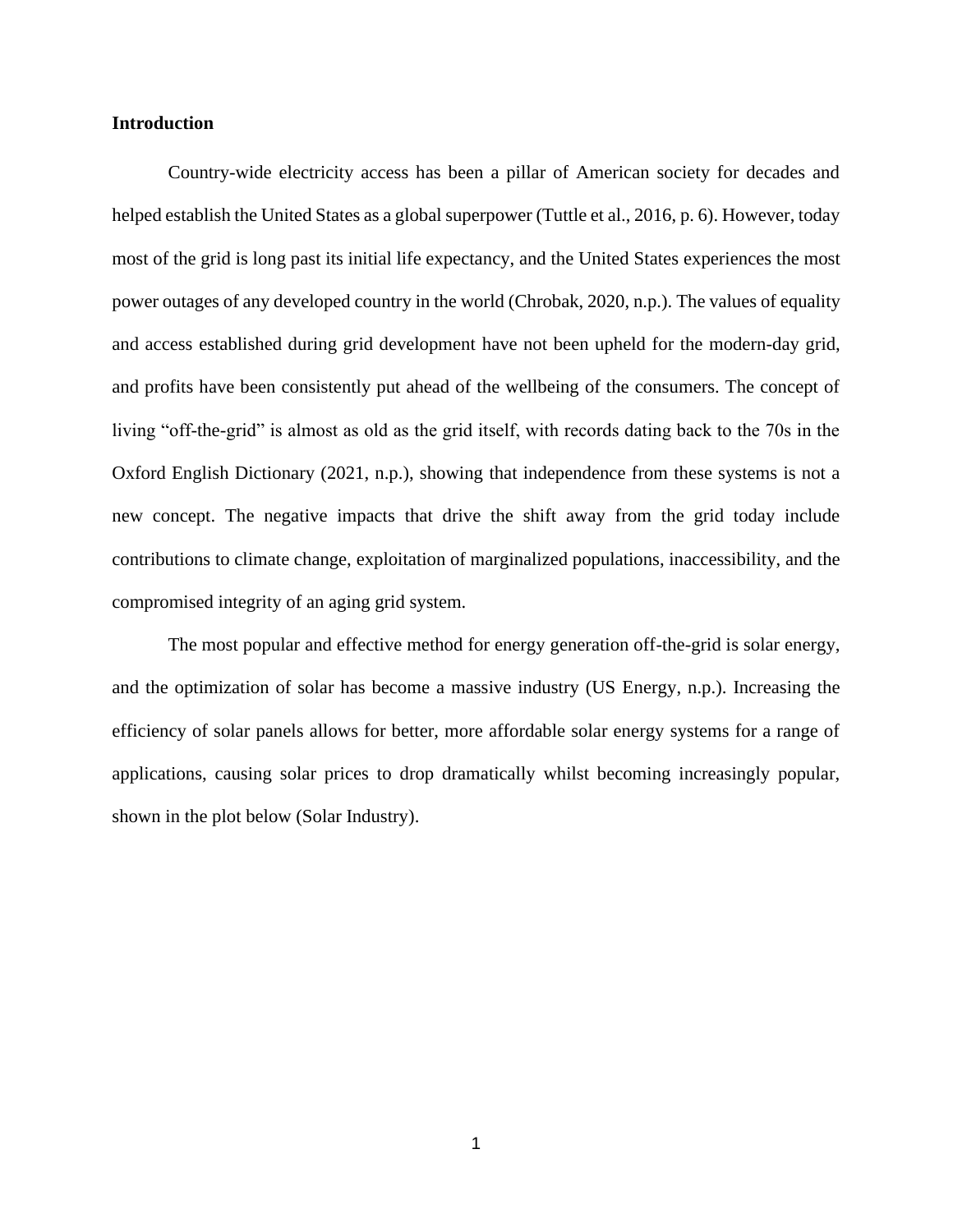

Figure 1: Solar prices and installation trends over time (US Energy, n.p.). In just 10 years prices have decreased around 82% with a 1800% increase in installation capacity.

One way to increase the efficiency of solar panels is to install solar trackers that move the panels to follow the sun throughout the sky. Solar tracking was first invented in 1962, and while the technology has progressed with the popularization of solar panels, it remains a niche market (Nsengiyumva et al., 2018, p. 252). My capstone team will develop and analyze multiple systems for the technical project to determine what benefits they can bring to the renewable energy market.

The solar trackers are being developed as a segment of a larger project to develop a netzero off-the-grid home from an existing building, with a focus on retrofitting residential structures. The concept of off-the-grid living isn't new, but it's meaning and role within society has developed significantly. The proposed thesis will analyze the faults of the current grid system that have pushed the off-the-grid movement for the STS topic to see how solutions such as renewable energy can help bridge the gaps and help repair the system.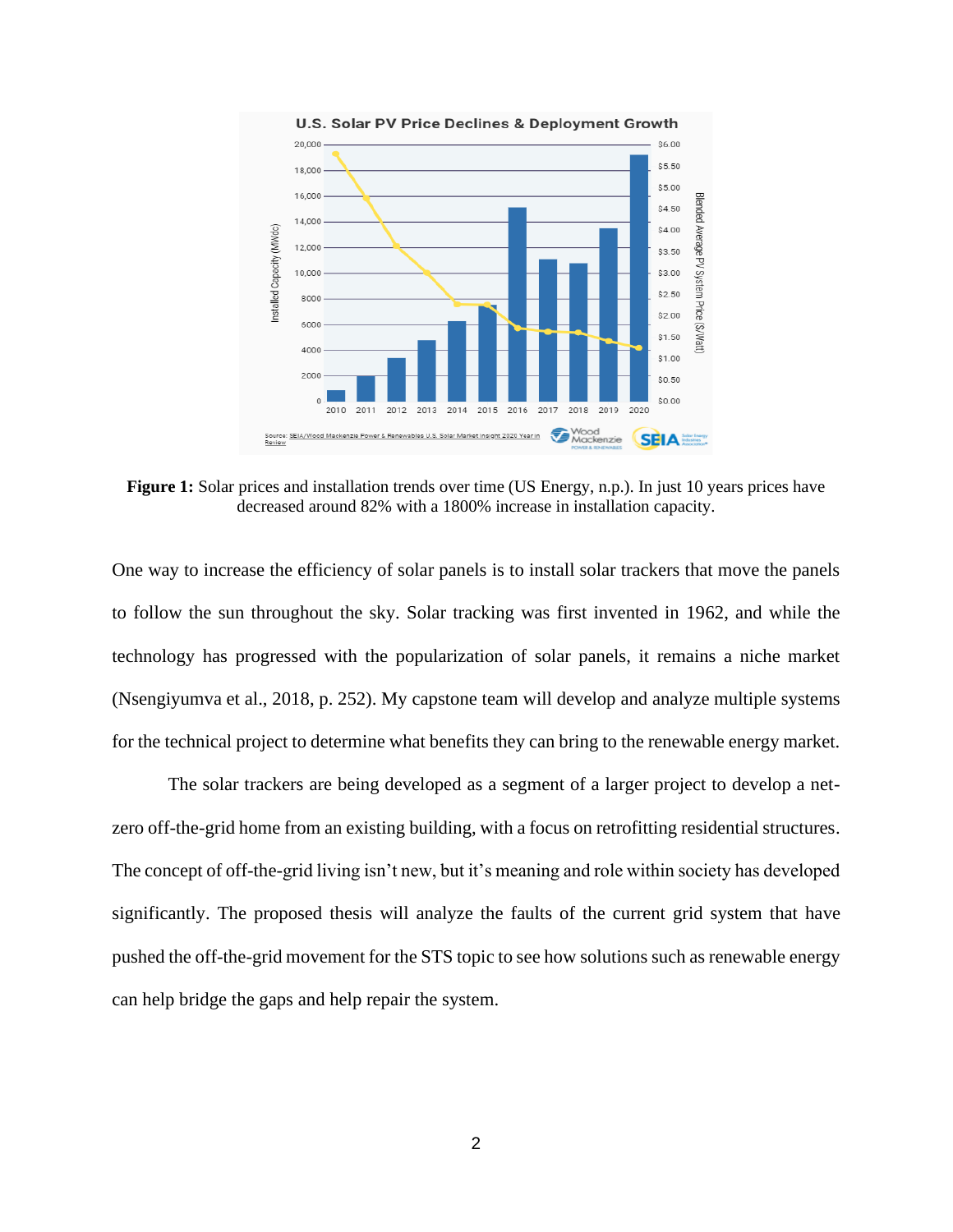# **Design of Various Solar Tracking Systems for Net-Zero Off-The-Grid Residential Retrofitting**

Solar panels are most efficient when the sunlight hits it at exactly 90 degrees (Nsengiyumva et al., 2018, p. 250). The vast majority of solar panels used in residential applications are stationary meaning the panels are not operating at peak efficiency almost all of the time. Solar trackers address this problem by moving the panels throughout the day, either rotating them on one or two axes to follow the sun. The high costs of solar systems are one of the main barriers for households, and increased energy efficiency of panels over the past decades is the leading factor driving solar prices down (Vernay et al., 2019, p. 225). Therefore, increases in efficiency of up to 56% due to solar trackers could help make these systems more accessible (Seme et al., 2020, p. 19). Current technology surrounding solar trackers is focused on commercial applications and while there have been various studies done on these different systems, the effectiveness of solar trackers has ranged drastically by over 40% efficiency, even with similarly modeled systems (Seme et al., 2020, p. 19). On top of that, no single study has compared these different varieties of solar trackers side by side to get a true comparison of their performance. Efficiency can depend on weather conditions and location so comparing multiple studies done in different places provides little conclusive value (Seme et. al, 2020, p. 1).

The proposed project will analyze a single axis tracking system, following the sun from east to west throughout the sky every day. Four different panel setups will be created and tested to compare energy efficiency, cost effectiveness, and overall aesthetic of the designs. The first panel will be a control fixed panel to emulate the current technology for a residential application. The second panel system utilizes an open loop system, which has a motor that is connected to a computer that uses an algorithm to track where the sun is in the sky based on the location of the panel and the time. The third panel has a closed loop system that utilizes a sensor to actively track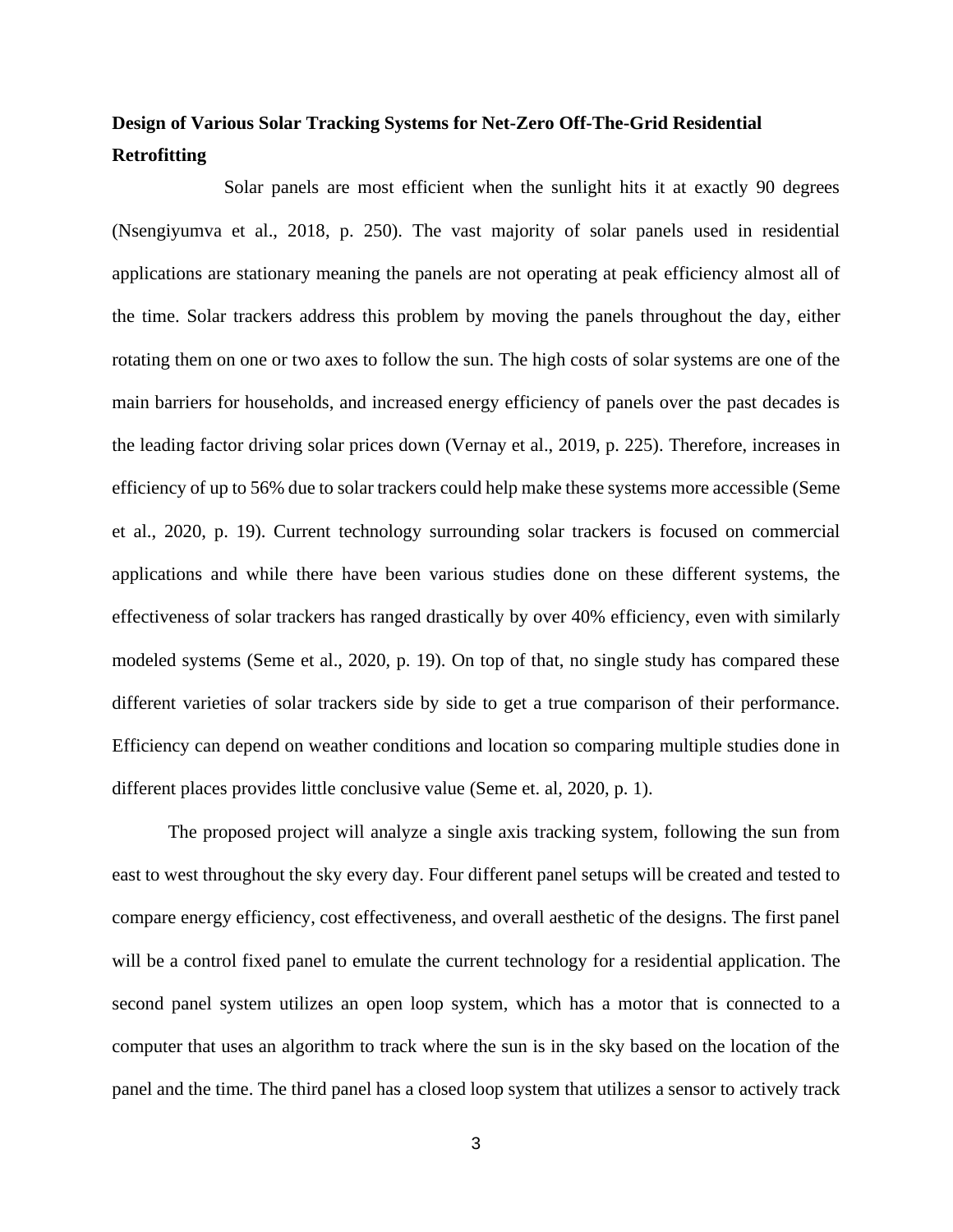the sun, instead of the algorithm, and adjust the panel accordingly. The last system is a passive system, meaning it uses no electrical parts. The panel will have connected copper tubes on each side with a low boiling point liquid inside. As the sun hits one side of the tubing, the fluid will boil, creating a pressure difference between the two sides. This pressure difference causes the liquid to be pushed towards the shaded side, causing gravity to rotate the panel. The basic set up between the two types of tackers, active and passive, are shown in Figure 2 below.



**Figure 2:** Passive tracking (a) and closed loop active tracking (b) solar system set up (Seme et al., 2020, p.7). The closed loop active tracker will be the same as (b) but without the sensor, and the rig set up will be different for all 4 panels.

The designs of all three systems have a general basis in previous work, utilizing algorithms already developed and using the same cylinder design as shown in figure 2. A large-scale comparison of pervious work is detailed by Seme et al. (2020) and Nsengiyumva et al. (2018), and this project seeks to build off of this existing knowledge. A key difference for this project is the application of the tracking systems, meant for off-grid residential settings rather than commercial solar farms. The most popular design for these commercial rigs is shown below in Figure 3, utilizing free standing mounts which are unsuitable for rooftop installation. This project proposes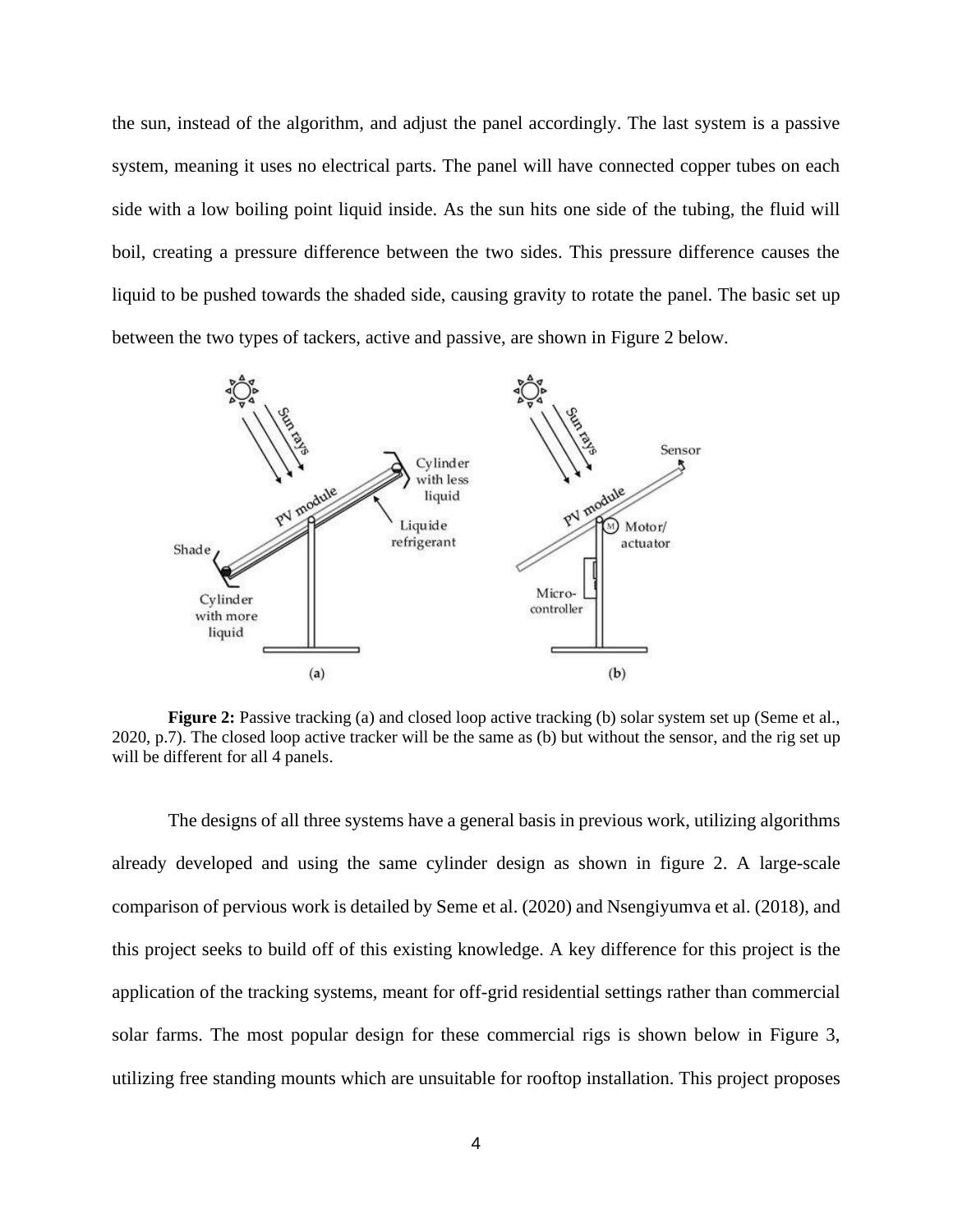the design of a sleeker rig, shown in Figure 4, that could be used for residential rooftop energy generation.



**Figure** 3: Existing design for commercial solar **Figure** 4: Proposed rig design for rooftop residential tracker (Solaris). Not designed for roof installation. application. (Created by Joshua Starr)

# **Analyzing the Faults in the American Energy Grid System to Determine How Off-the-Grid Renewable Energy Can Help**

The main push behind today's societal shift towards renewable energy is due to the current grid's contributions to climate change. The US produced 1,448 million metric tons of CO2 in 2019 alone from the electric power sector, whereas solar panels produce no emissions at all (FAQ, 2020, n.p.). Climate change isn't the only reason to go "off-the-grid" though, and some of the first references of the term didn't even mention renewable energy, just simply systems independent from the main grid (Oxford English Dictionary, 2021, n.p.). A large part of the failures in the grid system are due to the unreliability of the aging infrastructure, as well as the lack of flexibility or competition.

The winter storm that hit Texas in February 2021 is a great example of many of these deficiencies. According to NASA, climate change has already begun to cause more extreme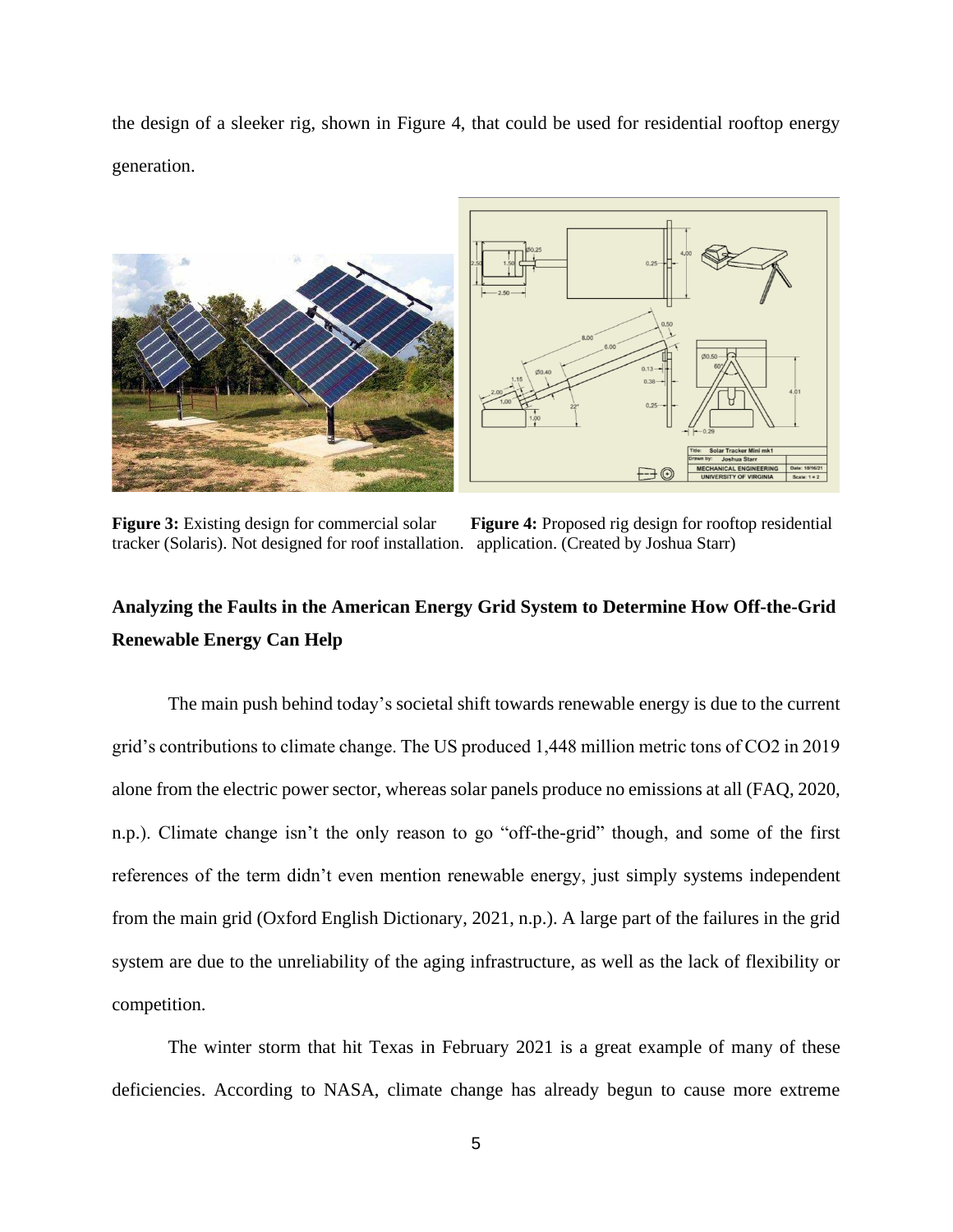weather and natural disasters, which indicates that instances of record-shattering temperatures, such as those in Texas, will become more common (Hansen, 2021, n.p.). Texas's state-wide grid system failed, partially due to natural gas shortages that the power generation stations rely on, and resulted in outages spanning the entire state, as shown in the map below (Hansen**,** 2021, n.p.). According to the Texas State Department, there were over 200 confirmed deaths that resulted from the February winter storm (2021, n.p.).



**Figure 5:** Map of power outages in Texas from the February 2021 storm (Hansen**,** 2021, n.p.). The majority of the state, including the most populated cities, experienced varying levels of outages.

As storms like this become more common with climate change and unreliable grids, another problem arises that bridges the problem from a technical failure, to a fault in the grid's economic system. During the Texas storm, prices for electricity had hit the maximum legal amount, \$9000 per megawatt-hour, which meant a 75 times increase in price for the average household (Adams-Heard, 2021, n.p.). These prices are exploitative of the low-income households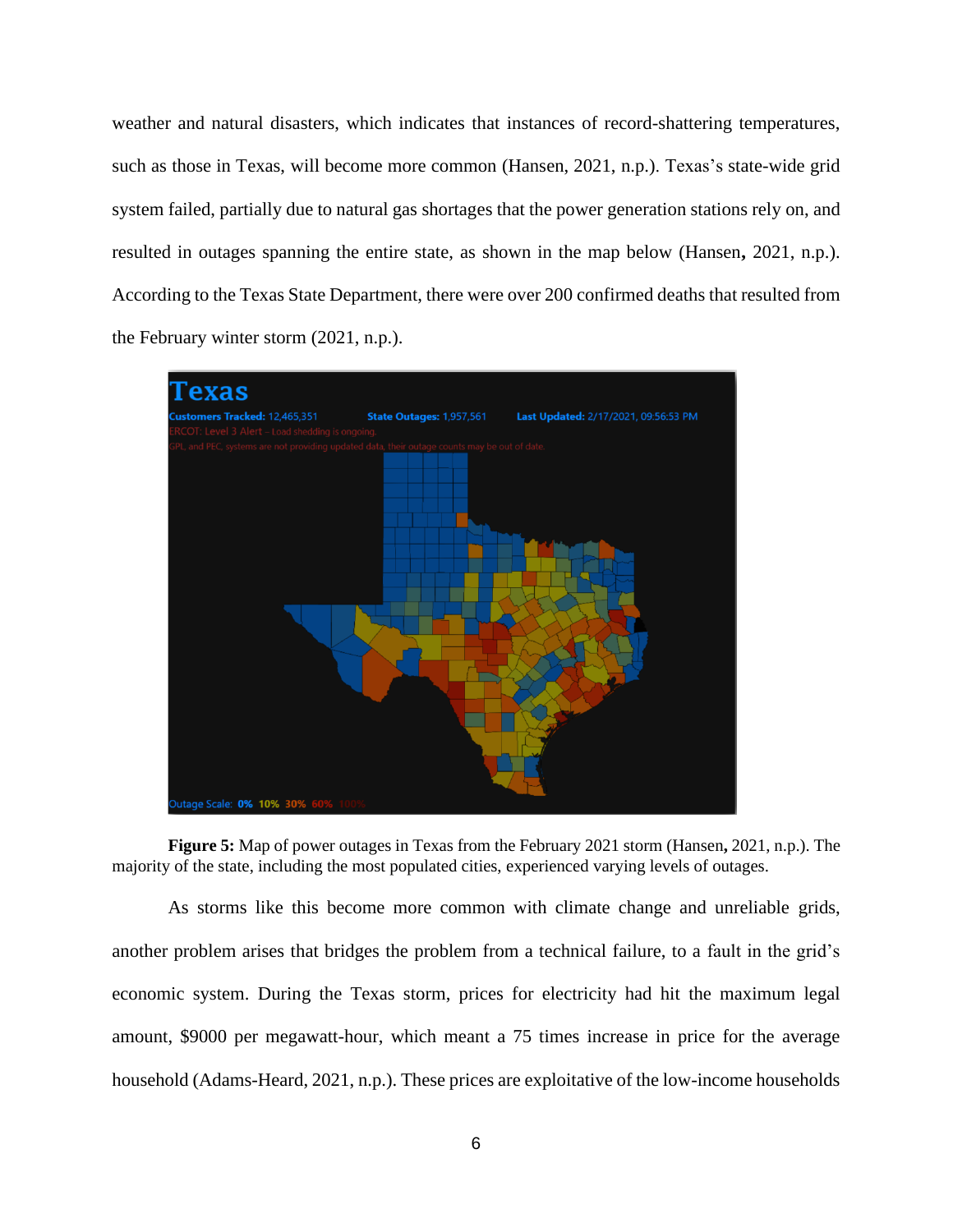that cannot afford a massive increase in their bills, especially since access to electricity and heat during a winter storm is a necessity for survival. Additionally, most households had no alternatives to the grid system and the high prices.

Another example of the failings of the current grid system, and potential for renewables, is the case of energy access for the Navajo Nation. The Navajo Nation has over 30,000 remote offgrid tribal members that electrical companies have deemed cost-prohibitive to provide utilities to (Begay, 2018, p. 1). While these communities are traditionally off-the-grid, developments of modern society have made energy access vital in these areas, and many community members are resorting to outdated and unsafe practices to help fill the need. This includes the use of kerosene lamps, coal stoves for heating, and a lack of running water or sewage systems (Begay, 2018, p. 4). Solar energy systems have begun to fill this gap, as detailed by Begay, which can be analyzed for further applications.

Unfortunately, though, this problem extends beyond the Navajo Nation, as "there are approximately half a million Americans without basic electricity service, or who live in energy poverty" (Begay, 2018, p. 6). This is mainly due to either lack of access, or the inability to afford enough electricity to fulfill an individual's needs. Renewable energy can be used to address both of these problems, as it does not require grid access, and after initial costs of renewable energy systems are paid, the system begins to pay for itself.

There are still many barriers when using renewable energy to address these gaps within the current grid system. This includes the initial cost of renewable energy as well as inconsistencies in renewable energy production, and further research is necessary to address all of these issues. In the case of the Texas storm, "significantly more natural gas and coal went offline than renewables," but overall, the performance of renewables in adverse weather conditions could use more data and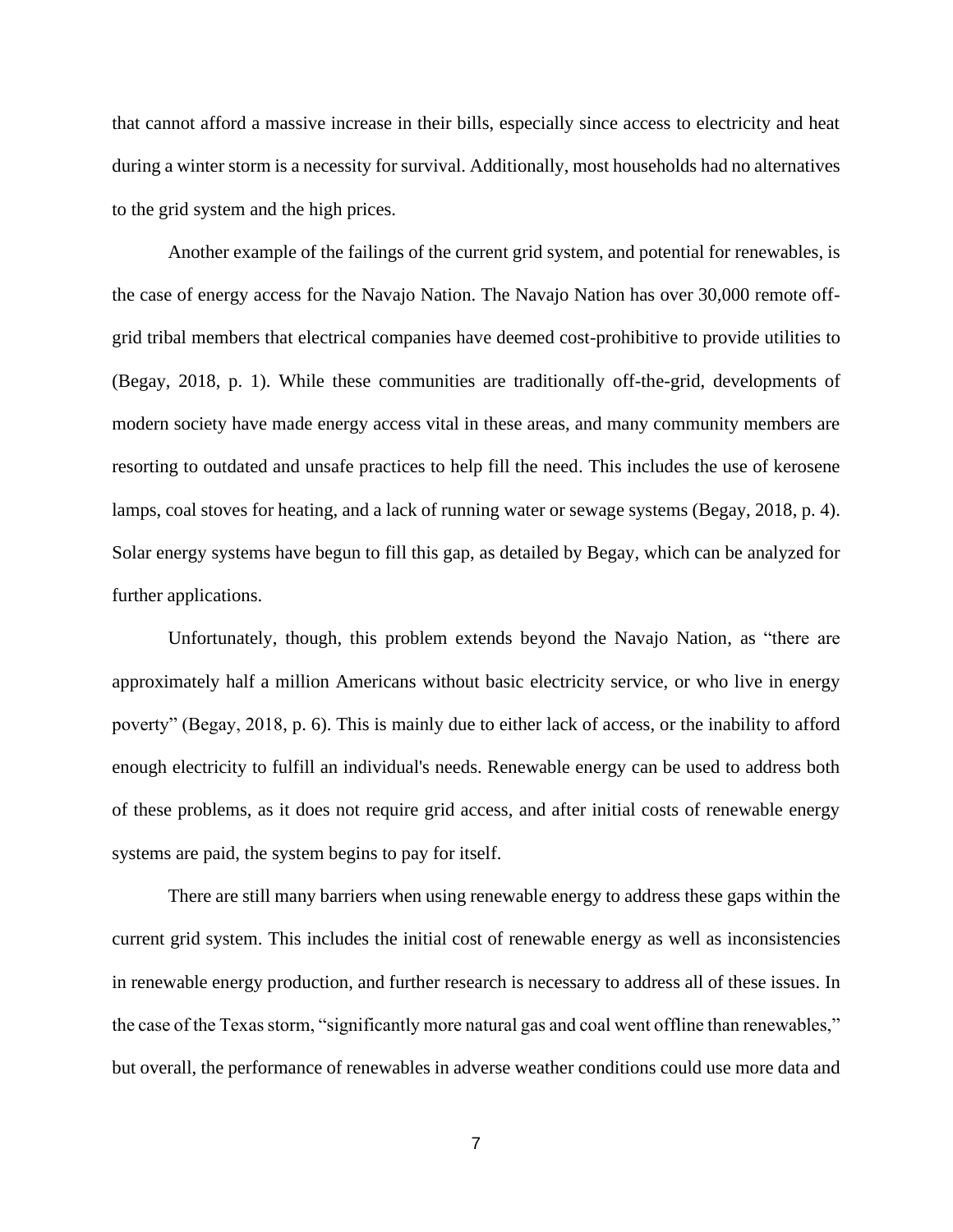is a dominant source of public uncertainty with renewables (Domonoske, 2021, n.p.). The development of micro-grids, small localized grid systems with independent energy generation, is a key part of a potential solution to a lot of the large-scale failures of the national grid system (Spector, 2016). Renewables play a large part in the localized energy generation, and the connection of independently functioning systems within different communities can help address many issues. The complexities of addressing the grid goes beyond the technical feasibilities of other energy generation set-ups, and as the case studies have shown, energy is embedded into our society in a cultural sense, not just its technical capabilities, which warrants a network of analysis into the sociotechnical systems at play.

#### **Conclusion**

On the technical side, my capstone group will analyze four different solar panels to determine which system provides the most benefits from financial, aesthetic, and efficiency perspectives. These panels will be retrofitted to an existing structure to help create a fully functioning net-zero building. The accompanying STS research will provide a thorough evaluation of the faults in the current national grid system that can help determine the role renewable energy can play. This will include the wide variety of actors, such as government entities, utility companies, individuals without grid access, micro-grids, and the limits of renewable energy technology that exists today. More efficient and accessible solar panels improve the renewable energy field as a whole, and the comparative viability data behind these systems is essential and can help leverage the shift towards these systems as the national grid continues to age (Nsengiyumva et al. 2018, p. 275).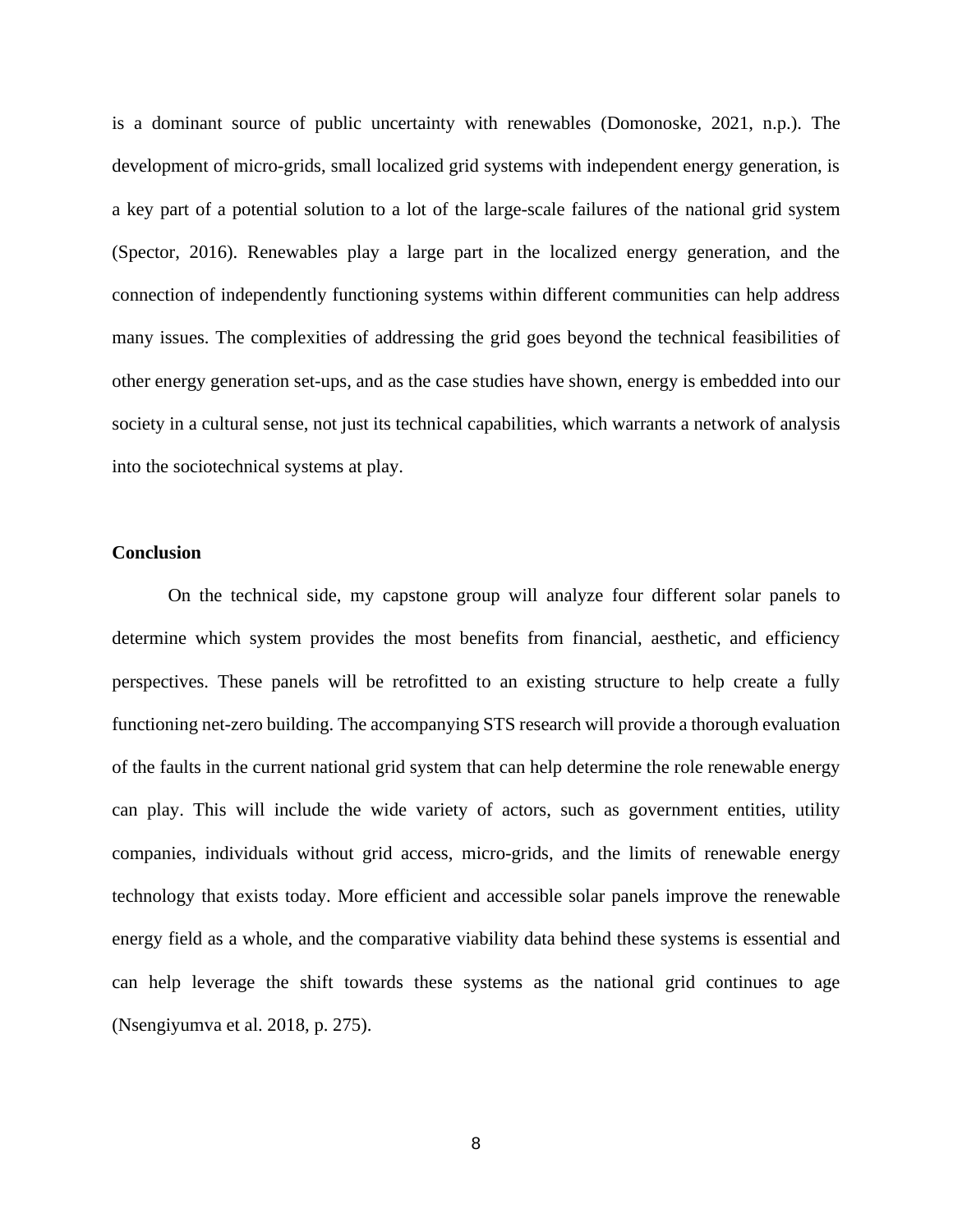### **References**

- Adams-Heard, R. (2021, February 25). *Why Texas broke: The crisis that sank the state has no easy fix*. Retrieved October 26, 2021, from https://www.bloomberg.com/news/features/2021-02-25/texas-blackouts-what-wentwrong-with-ercot-and-state-power-grids.
- Begay, S. K. (2018). Navajo Residential Solar Energy Access as a global model. *The Electricity Journal*, *31*(6), 9–15.<https://doi.org/10.1016/j.tej.2018.07.003>
- Chrobak, U. (2020, August 17). *The US has more power outages than any other developed country. here's why.* Retrieved October 28, 2021, from https://www.popsci.com/story/environment/why-us-lose-power-storms/.
- *Climate change evidence: How do we know?* (2021, October 12). Retrieved October 21, 2021, from https://climate.nasa.gov/evidence/.
- Domonoske, C. (2021, February 18). *No, the blackouts in Texas weren't caused by renewables. here's what really happened*. Retrieved October 28, 2021, from https://www.npr.org/sections/live-updates-winter-storms-2021/2021/02/18/968967137/no-the-blackouts-in-texas-werent-caused-by-renewablesheres-what-really-happened.
- *Frequently asked questions (faqs)*. U.S. Energy Information Administration (EIA). (2020, December 15). Retrieved October 14, 2021, from https://www.eia.gov/tools/faqs/faq.php.
- Hansen, K. (2021, February 7). *Extreme winter weather causes U.S. blackouts*. Retrieved October 26, 2021, from https://earthobservatory.nasa.gov/images/147941/extremewinter-weather-causes-us-blackouts.
- Nsengiyumva, W., Chen, S. G., Hu, L., & Chen, X. (2018). Recent advancements and challenges in solar tracking systems (STS): A Review. *Renewable and Sustainable Energy Reviews*, *81*, 250–279.<https://doi.org/10.1016/j.rser.2017.06.085>
- Off-the-grid. (2021, September). *Oxford English Dictionary*. Retrieved October 2021, from https://www.oed.com/view/Entry/34180481?redirectedFrom=off-the-grid&.
- Seme, S., Štumberger, B., Hadžiselimović, M., & Sredenšek, K. (2020). Solar photovoltaic tracking systems for electricity generation: A Review. *Energies*, *13*(16), 4224. https://doi.org/10.3390/en13164224
- *Solar Industry Research Data*. (n.d.). Retrieved October 21, 2021, from [https://www.seia.org/solar-industry-research-data.](https://www.seia.org/solar-industry-research-data)